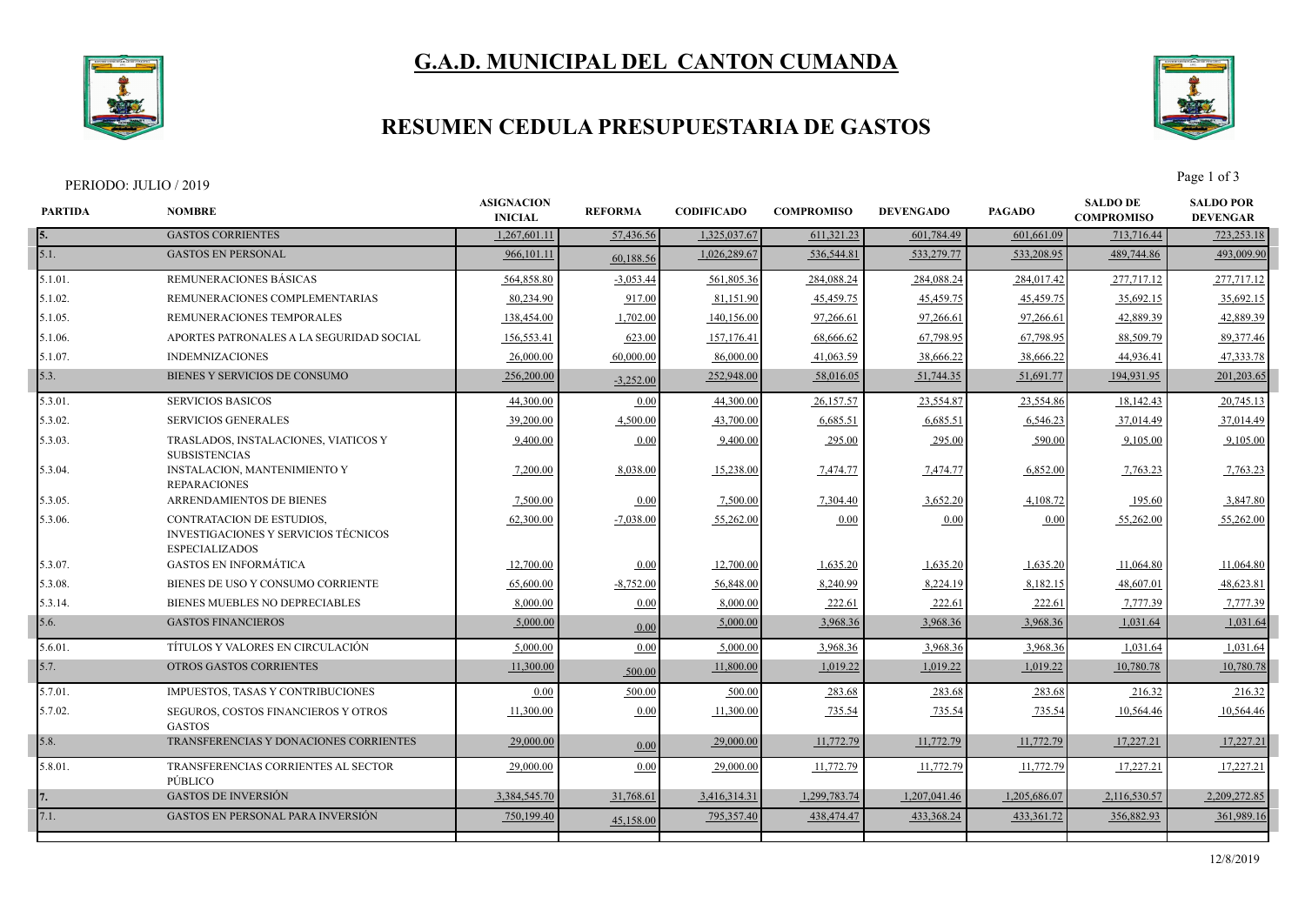

# **G.A.D. MUNICIPAL DEL CANTON CUMANDA**

### **RESUMEN CEDULA PRESUPUESTARIA DE GASTOS**



PERIODO: JULIO / 2019<br>Page 2 of 3

| <b>PARTIDA</b> | <b>NOMBRE</b>                                                                                               | <b>ASIGNACION</b><br><b>INICIAL</b> | <b>REFORMA</b> | <b>CODIFICADO</b> | <b>COMPROMISO</b> | <b>DEVENGADO</b> | <b>PAGADO</b> | <b>SALDO DE</b><br><b>COMPROMISO</b> | <b>SALDO POR</b><br><b>DEVENGAR</b> |
|----------------|-------------------------------------------------------------------------------------------------------------|-------------------------------------|----------------|-------------------|-------------------|------------------|---------------|--------------------------------------|-------------------------------------|
| 7.1.01.        | REMUNERACIONES BÁSICAS                                                                                      | 383,183.00                          | 0.00           | 383,183.00        | 206,928.52        | 206,928.52       | 206,923.82    | 176,254.48                           | 176,254.48                          |
| 7.1.02.        | REMUNERACIONES COMPLEMENTARIAS                                                                              | 65,371.25                           | 2,311.00       | 67,682.25         | 43,154.11         | 42,950.46        | 42,950.46     | 24,528.14                            | 24,731.79                           |
| 7.1.05.        | REMUNERACIONES TEMPORALES                                                                                   | 121,700.00                          | 40,000.00      | 161,700.00        | 126,802.63        | 122,098.23       | 122,096.41    | 34,897.37                            | 39,601.77                           |
| 7.1.06.        | APORTES PATRONALES A LA SEGURIDAD SOCIAL                                                                    | 110,131.00                          | 2,647.00       | 112,778.00        | 60,154.21         | 59,956.03        | 59,956.03     | 52,623.79                            | 52,821.97                           |
| 7.1.07.        | <b>INDEMNIZACIONES</b>                                                                                      | 69.814.15                           | 200.00         | 70,014.15         | 1,435.00          | 1,435.00         | 1,435.00      | 68,579.15                            | 68,579.15                           |
| 7.3.           | BIENES Y SERVICIOS PARA INVERSIÓN                                                                           | 731,068.83                          | $-20,148.00$   | 710,920.83        | 314,233.67        | 302,603.78       | 301,254.91    | 396,687.16                           | 408,317.05                          |
| 7.3.02.        | <b>SERVICIOS GENERALES</b>                                                                                  | 50,300.00                           | 28,994.80      | 79,294.80         | 41,007.16         | 41,007.16        | 39,875.08     | 38,287.64                            | 38,287.64                           |
| 7.3.03.        | TRASLADOS, INSTALACIONES , VIÁTICOS Y<br><b>SUBSISTENCIAS</b>                                               | 4,200.00                            | 0.00           | 4,200.00          | 263.00            | 263.00           | 263.00        | 3,937.00                             | 3,937.00                            |
| 7.3.04.        | <b>INSTALACIONES, MANTENIMIENTOS Y</b><br><b>REPARACIONES</b>                                               | 123,500.00                          | 0.00           | 123,500.00        | 21,189.46         | 21,085.30        | 21,077.10     | 102,310.54                           | 102,414.70                          |
| 7.3.05.        | ARRENDAMIENTO DE BIENES                                                                                     | 20,000.00                           | 0.00           | 20,000.00         | 3,900.00          | 1,500.00         | 1,446.43      | 16,100.00                            | 18,500.00                           |
| 7.3.06.        | <b>CONTRATACIONES DE ESTUDIOS E</b><br><b>INVESTIGACIONES Y SERVICIOS TÉCNICOS</b><br><b>ESPECIALIZADOS</b> | 24,000.00                           | $-200.00$      | 23,800.00         | 2,850.03          | 2,850.03         | 2,850.03      | 20,949.97                            | 20,949.97                           |
| 7.3.07.        | <b>GASTOS EN INFORMÁTICA</b>                                                                                | 2,500.00                            | 0.00           | 2,500.00          | 0.00              | 0.00             | 0.00          | 2,500.00                             | 2,500.00                            |
| 7.3.08.        | BIENES DE USO Y CONSUMO DE INVERSIÓN                                                                        | 481,068.83                          | $-48,942.80$   | 432,126.03        | 234,693.26        | 225,567.53       | 225,412.51    | 197,432.77                           | 206,558.50                          |
| 7.3.14.        | BIENES MUEBLES NO DEPRECIABLES                                                                              | 25,500.00                           | 0.00           | 25,500.00         | 10,330.76         | 10,330.76        | 10,330.76     | 15,169.24                            | 15,169.24                           |
| 7.5.           | <b>OBRAS PUBLICAS</b>                                                                                       | 1.647.315.47                        | 0.00           | 1,647,315.47      | 342,603.71        | 342,107.24       | 342, 107.24   | 1,304,711.76                         | 1,305,208.23                        |
| 7.5.01.        | <b>OBRAS DE INFRAESTRUCTURA</b>                                                                             | 1,627,315.47                        | 0.00           | 1,627,315.47      | 342,603.71        | 342,107.24       | 342,107.24    | 1,284,711.76                         | 1,285,208.23                        |
| 7.5.04.        | OBRAS EN LÍNEAS, REDES E INSTALACIONES<br><b>ELÉCTRICAS</b>                                                 | 20,000.00                           | 0.00           | 20,000.00         | 0.00              | 0.00             | 0.00          | 20,000.00                            | 20,000.0                            |
| 7.7.           | OTROS GASTOS DE INVERSIÓN                                                                                   | 25,000.00                           | $-5,000.00$    | 20,000.00         | 2,213.28          | 2,015.98         | 2,015.98      | 17,786.72                            | 17,984.02                           |
| 7.7.02.        | SEGUROS, COSTOS FINANCIEROS Y OTROS<br><b>GASTOS</b>                                                        | 25,000.00                           | $-5,000.00$    | 20,000.00         | 2,213.28          | 2,015.98         | 2,015.98      | 17,786.72                            | 17,984.02                           |
| 7.8.           | <b>TRANSFERENCIAS Y DONACIONES PARA</b><br><b>INVERSIÓN</b>                                                 | 230,962.00                          | 11,758.61      | 242,720.61        | 202,258.61        | 126,946.22       | 126,946.22    | 40,462.00                            | 115,774.39                          |
| 7.8.01.        | TRANSFERENCIAS PARA INVERSION AL SECTOR<br>PÚBLICO                                                          | 230,962.00                          | 11,758.61      | 242,720.61        | 202,258.61        | 126,946.22       | 126,946.22    | 40,462.00                            | 115,774.39                          |
|                | <b>GASTOS DE CAPITAL</b>                                                                                    | 261,700.00                          | 0.00           | 261,700.00        | 13,742.03         | 13,264.04        | 13,113.69     | 247,957.97                           | 248,435.96                          |
| 8.4.           | <b>BIENES DE LARGA DURACIÓN</b>                                                                             | 261,700.00                          | 0.00           | 261,700.00        | 13,742.03         | 13,264.04        | 13,113.69     | 247,957.97                           | 248,435.96                          |
| 8.4.01.        | <b>BIENES MUEBLES</b>                                                                                       | 251,700.00                          | 0.00           | 251,700.00        | 13,742.03         | 13,264.04        | 13,113.69     | 237,957.97                           | 238,435.96                          |
| 8.4.02.        | <b>BIENES INMUEBLES</b>                                                                                     | 10,000.00                           | 0.00           | 10,000.00         | 0.00              | 0.00             | 0.00          | 10,000.00                            | 10,000.00                           |